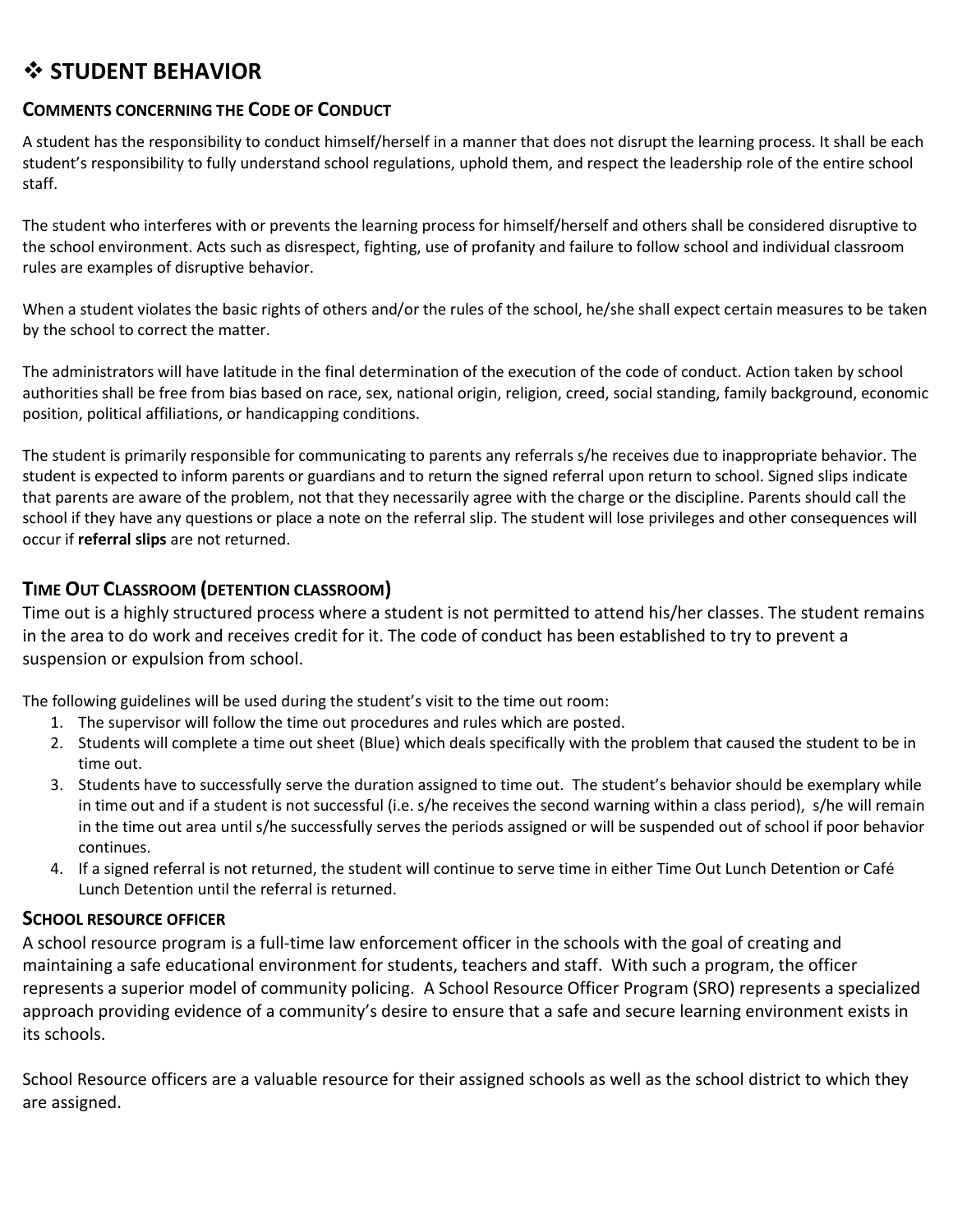The SRO's obtain 40 hours of specialized training to fulfill four basic roles:

- $\star$  First and foremost, they are Law Enforcement Officers whose primary purpose is to "keep the peace" in their schools so students can learn.
- Second, they are advisors who provide guidance to students about law enforcement questions.
- $\star$  Third, they are a resource to act as a link to support services both inside and outside the school environment.
- Fourth, they are law related teachers who provide the schools with an additional resource by sharing their expertise in the law-related education classroom.

Beyond these identified roles and perhaps most important, SRO'S are Positive Role Models for many students who are not exposed to such role models in today's society. SRO's do not replace the administrative duties or discipline of the pupils within the building.

#### **CODE OF CONDUCT**

#### **Class Cutting Not in Assigned Area/Skipping** Absent from or leaving the assigned area without prior permission from staff is considered not in assigned area and/or skipping. **Leaving School Grounds** Leaving school campus without administrative approval any time during the school day is not permitted. **Tardiness** Tardiness is not being in the classroom when the tardy bell rings. **Truancy** Absent from school without permission is truancy. **Disrespect/Classroom Disruption Insubordination** Insubordination is refusing to comply with reasonable instruction with regard to school rules, classroom management, or safety issues. **Disruptive Behavior in the Classroom** Disruptive behavior is behavior which interferes with one's own and/or other's learning. **Inappropriate Language, Tone, Actions, or Gestures** Language, tone, gestures, or actions which are considered indecent, disrespectful, abusive, profane, or obscene by the recipient or by staff members and may or may not be directed at another are inappropriate. **Gum/candy is not permitted anywhere in the building. Inappropriate Items** a) Distracting objects will be dealt with as a disruption. b) Electronic devices may not be used in the school from arrival to dismissal **Food and drink: Candy, food, or drinks are not permitted outside the cafeteria unless used as a behavior modification or culminating activity with administrative approval. Dress Code Inappropriate Dress Head coverings** may not be worn in the building. **Clothing/accessories** that are inappropriate, unsafe, or disruptive to the educational environment is not permitted in the school building by any student. Examples include, but are not limited to: choke chains, any clothing or apparel with profanity, alcohol, tobacco, drug, or sexual references (i.e. Playboy logo). a) No tube tops, halter tops, tank tops, see through or revealing tops may be worn. Straps must be 3 fingers wide. b) Backs, bellies need to be covered. c) Shorts and skirts must be a least fingertip length. d) No book bags in class. e) No uniform or gym clothes may be worn that **DO NOT** meet this dress code.

#### **Sexual Activity**

- Engaging in inappropriate behavior of a sexual nature (this includes kissing).
- Southern Middle School has a "hand holding only policy".

#### **Sexual Attack**

Intentionally engaging in behavior toward a school system employee or student that is physically and sexually aggressive.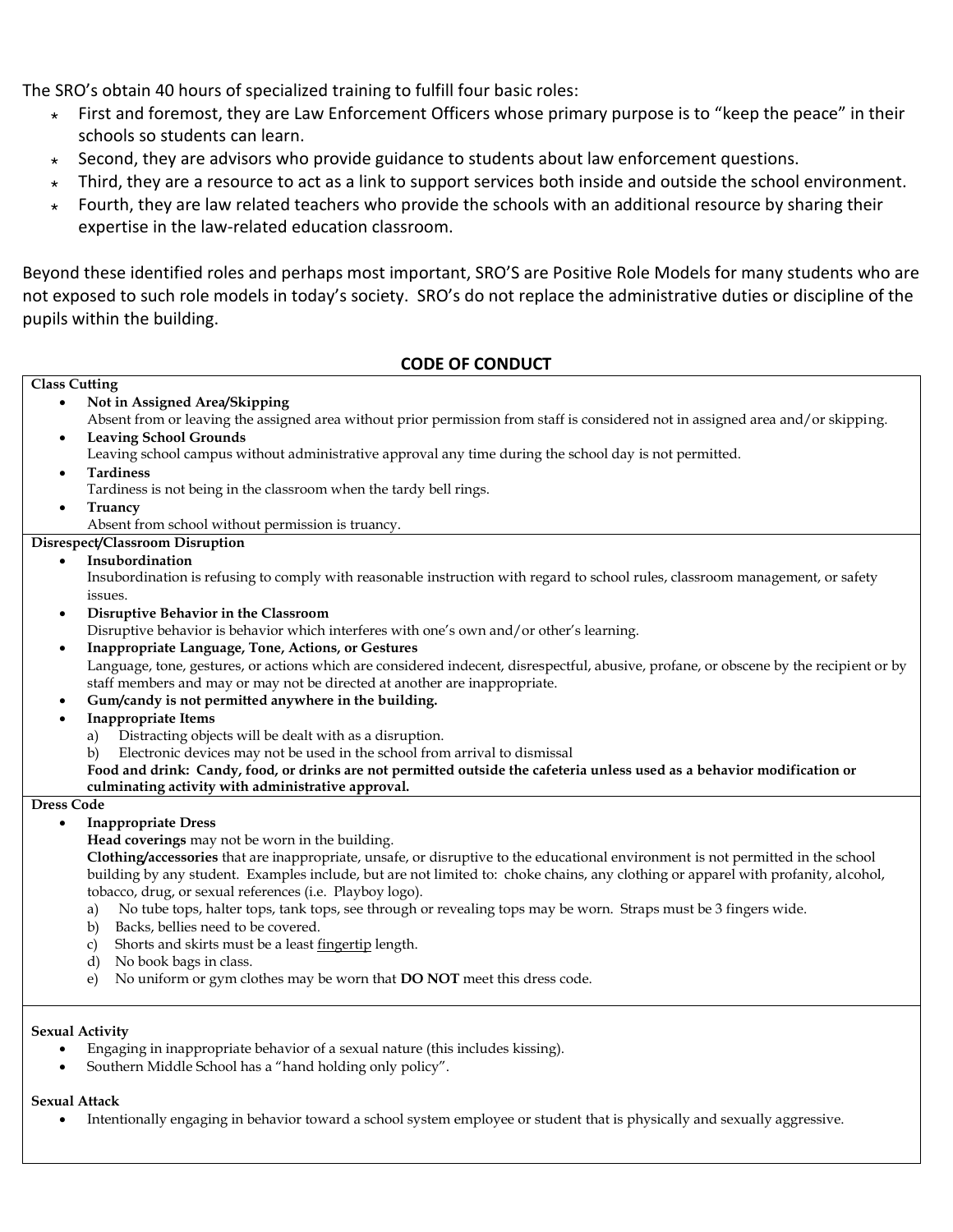| Harassment                                                                                                                                        |
|---------------------------------------------------------------------------------------------------------------------------------------------------|
| <b>Sexual Harassment</b><br>$\bullet$                                                                                                             |
| Sexual harassment is unwanted and unwelcome behavior of a sexual nature which interferes with a student's right to learn, study,                  |
| work, achieve, or participate in school activities in a comfortable and supportive atmosphere. Under federal and state laws and                   |
| policies, sexual harassment is illegal and is prohibited in school settings.                                                                      |
| <b>Bullying</b><br>$\bullet$                                                                                                                      |
| Bullying is when someone repeatedly endures deliberate, hurtful actions by one or more individuals.                                               |
| Harassment<br>$\bullet$                                                                                                                           |
| Harassment Is non-physical frightening or tormenting another person by verbal threats and taunts, such as harassment, stalking, and               |
| racial/ethnic slurs, and name calling which continues after being warned.                                                                         |
|                                                                                                                                                   |
| Threat: Verbal or Physical                                                                                                                        |
| Directed toward student<br>$\bullet$                                                                                                              |
| Threatening or aggressive language or behaviors directed toward another student is prohibited.                                                    |
| Directed toward an adult<br>$\bullet$                                                                                                             |
| Threatening or aggressive language or behaviors directed toward an adult will not be tolerated.                                                   |
| Extortion                                                                                                                                         |
| Seeking or obtaining a payment or other profit from another person by intimidation, as by threat or injurious revelations,<br>$\bullet$           |
| accusations, or injury to a person or property is extortion.                                                                                      |
| Academic Dishonesty, Including Cheating or Plagiarism                                                                                             |
| Cheating<br>$\bullet$                                                                                                                             |
|                                                                                                                                                   |
| Cheating is an attempt to improve one's performance through deceit or fraud. Cheating involves giving information as well as                      |
| receiving it.                                                                                                                                     |
| Plagiarism<br>$\bullet$                                                                                                                           |
| Any work submitted by a student must represent his or her own effort. When material is obtained from another source, it must                      |
| include clear and appropriate attribution.                                                                                                        |
| <b>Forging Documents</b><br>$\bullet$                                                                                                             |
| Forging documents include writing or signing a document which contains deliberately misleading, false, or inaccurate information.                 |
| This includes forging parent/guardian/staff names or initials.                                                                                    |
| <b>Theft</b>                                                                                                                                      |
| Theft is taking or being in possession of the property of another without the owner's consent.<br>$\bullet$                                       |
| Vandalism/Destruction of Property                                                                                                                 |
| Vandalism is intentional destruction or defacement of any property (including books, supplies, facilities, equipment, etc.) while in<br>$\bullet$ |
| school or during school related activities.                                                                                                       |
| Drugs/Alcohol/Placebos and/or Other Dangerous Substances or Paraphernalia                                                                         |
| Possession or use<br>$\bullet$                                                                                                                    |
| Possession or use includes coming to school or a school activity after having used any of the above mentioned substances.                         |
| Distribution                                                                                                                                      |
| Distribution of substances intended for use as alcoholic beverages or drugs or offered as alcoholic beverages or drugs is considered              |
| distribution.                                                                                                                                     |
| Tobacco/E-Cigarettes                                                                                                                              |
| Possession<br>$\bullet$                                                                                                                           |
| Possession of tobacco products, matches, or lighters is not permitted on school grounds at any time.                                              |
| Use                                                                                                                                               |
| Use of tobacco or tobacco products is not permitted on school grounds at any time.                                                                |
| Physical Altercation/Attacks/Fighting                                                                                                             |
| <b>Physical Altercation</b><br>$\bullet$                                                                                                          |
| Inappropriate physical behavior such as pushing, shoving, bumping, kicking, pulling on book bags is prohibited.                                   |
| <b>Physical Attack</b><br>$\bullet$                                                                                                               |
| An unprovoked physical attack which is intended to harm another is considered a physical attack.                                                  |
| Fighting<br>$\bullet$                                                                                                                             |
| Fighting is a physical confrontation involving two or more students.                                                                              |
|                                                                                                                                                   |
| *Our school has a zero tolerance for students who choose to act or react violently. Because someone has hit you or has insulted you, does         |
| not give you the right to react in kind. We realize that many of you have been taught to hit back - to "defend" yourself. A response of this      |
| nature will result in you being treated the same as the person who hit or offended you. Hitting back is getting even, not self-defense.           |
| Defending is defined as making attempts to de-escalate the confrontation, making attempts to get help, attempting to leave the area,              |
| telling the other person(s) you don't want to fight in school, covering up or blocking the blows, keeping yourself away from the other            |
| person(s), and other acts that are clearly attempts to avoid the physical confrontation rather than reacting in kind.                             |
|                                                                                                                                                   |

Our school has to be a "safe" environment in which you are given the responsibility to solve problems in a non-violent fashion. **We expect that students use our conflict resolution process to solve problems.** We can, and must, solve our problems in a non-violent fashion.